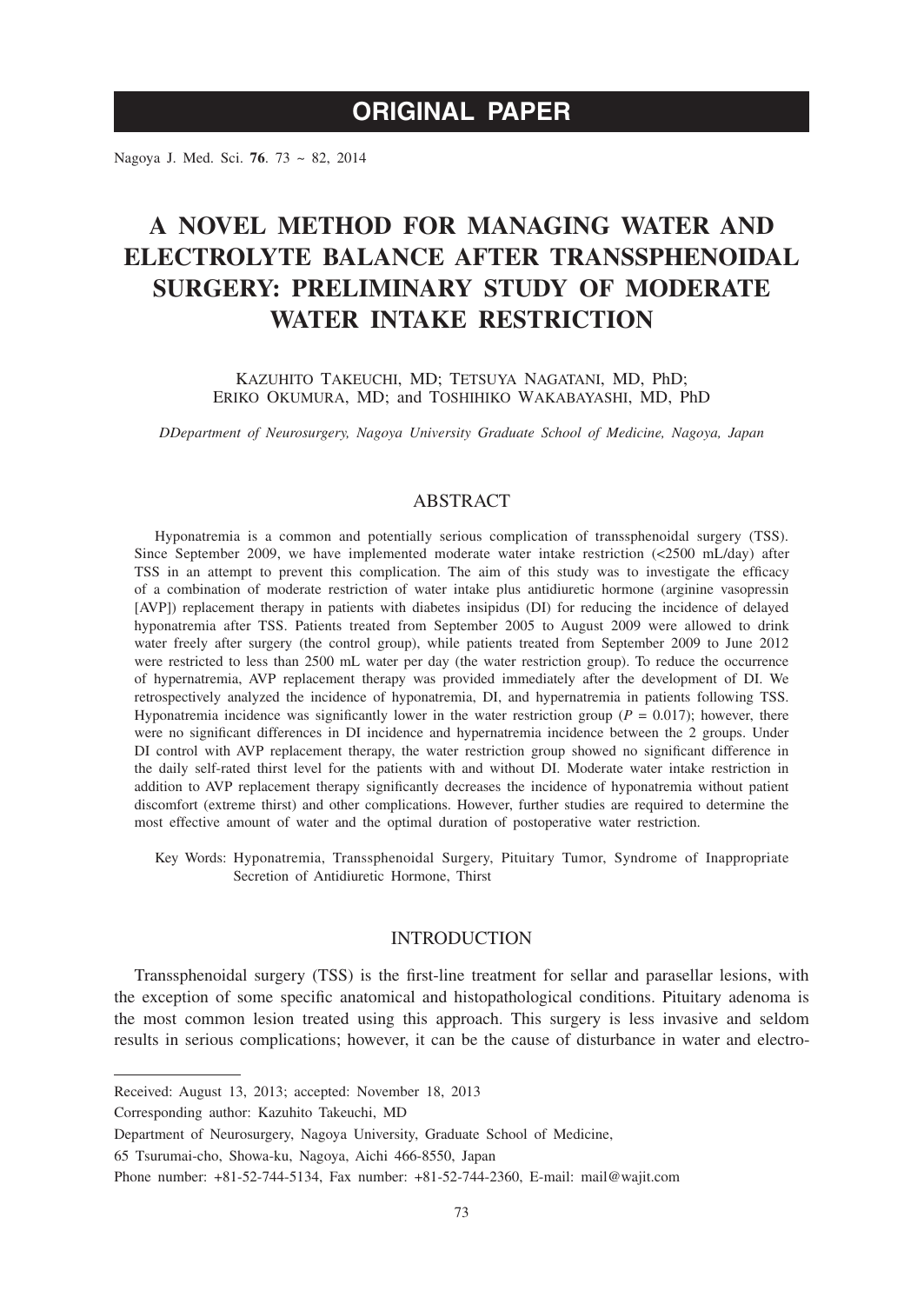#### Kazuhito Takeuchi *et al.*

lyte metabolism. Diabetes insipidus (DI) occurs in  $10\%$  to  $50\%$  of patients after TSS<sup>4, 6, 11, 12, 14</sup>), while delayed hyponatremia is reported to occur in 1.8% to 35% of patients around postoperative  $day^{7.9, 11, 13, 16, 19}$ . Hyponatremia may become symptomatic, and prolonged hyponatremia may be life threatening<sup>5, 9, 21</sup>). It is imperative to minimize risk factors for delayed hyponatremia after transsphenoidal tumor resection, because recent advances in neuroendoscopic techniques are less traumatic to the nasal apparatus, resulting in shorter hospital stays. Hyponatremia following TSS may arise because of deficiency in the supply of adrenocortical hormone, syndrome of inappropriate secretion of antidiuretic hormone (SIADH), and/or inappropriate fluid consumption<sup>8, 13, 17)</sup>. Although the causes of delayed hyponatremia following TSS are still unclear, some authors attribute this to SIADH and others suggest frequent coincidence with  $DI^{8, 15, 20}$ . We promote a novel method for managing water and electrolyte balance after TSS. We have previously managed water balance after TSS with free fluid intake and aggressive fluid replacement. In the present study, we adopted moderate restriction of postoperative water intake and reduced fluid replacement while carefully monitoring DI and body weight. We also monitored subjective sensation of thirst, as excessive thirst may hinder treatment compliance. To this end, we created a self-rated thirst level scale and assessed the relationship between thirst and DI in relation to delayed hyponatremia after TSS. The aim of the present study was to investigate the feasibility of moderate restriction of water intake to reduce the occurrence of delayed hyponatremia after TSS.

## PATIENTS AND METHODS

# *Patient Population and Surgical Procedures*

In this retrospective study, we collected data from the charts of patients who had sellar and parasellar lesions and underwent purely endoscopic endonasal TSS from September 2005 to June 2012. A single surgeon (TN) performed all surgeries.

Surgeries were performed under general anesthesia, with visualization provided by a 4-mm diameter rigid-lens endoscope. We operated through a unilateral nostril (usually on the right side), using a midline paraseptal approach to access the sphenoid sinus. This approach leaves the contralateral nostril intact and results in reduced postoperative nasal obstruction and less severe postoperative thirst due to oral breathing. The ipsilateral mucosa on the nasal septum was dissected to the level of the anterior wall of the sphenoid sinus. The bony septum was removed to expose the mucosa on the contralateral side. Routine wide-open sphenoidotomy was performed for all patients. Sellar and suprasellar procedures began with internal debulking of the tumor, followed by identification of the tumor capsule. In most cases, capsulectomy with an angled endoscope was possible. After tumor excision, we packed the tumor cavity with abdominal fat to prevent postoperative cerebrospinal fluid leakage. Nasal packing was removed immediately after extubation.

## *Standard Protocol for Postoperative Management of Water and Electrolyte Balance*

In September 2009, we adopted a new protocol for managing water and electrolyte balance after TSS. The core concept of the present study is moderate restriction of water intake and adequate control of DI immediately after surgery.

On the day of surgery and on postoperative day 1, the patients were intravenously administered 1000 mL sugar electrolyte maintenance transfusion solution containing 0.3% NaCl. On postoperative day 2, they were administered 500 mL sugar electrolyte maintenance transfusion solution. Postoperative patients were permitted to drink fluids 3 hours after returning to the ward. Patients without Cushing's disease were intravenously administered 100 mg hydrocortisone on the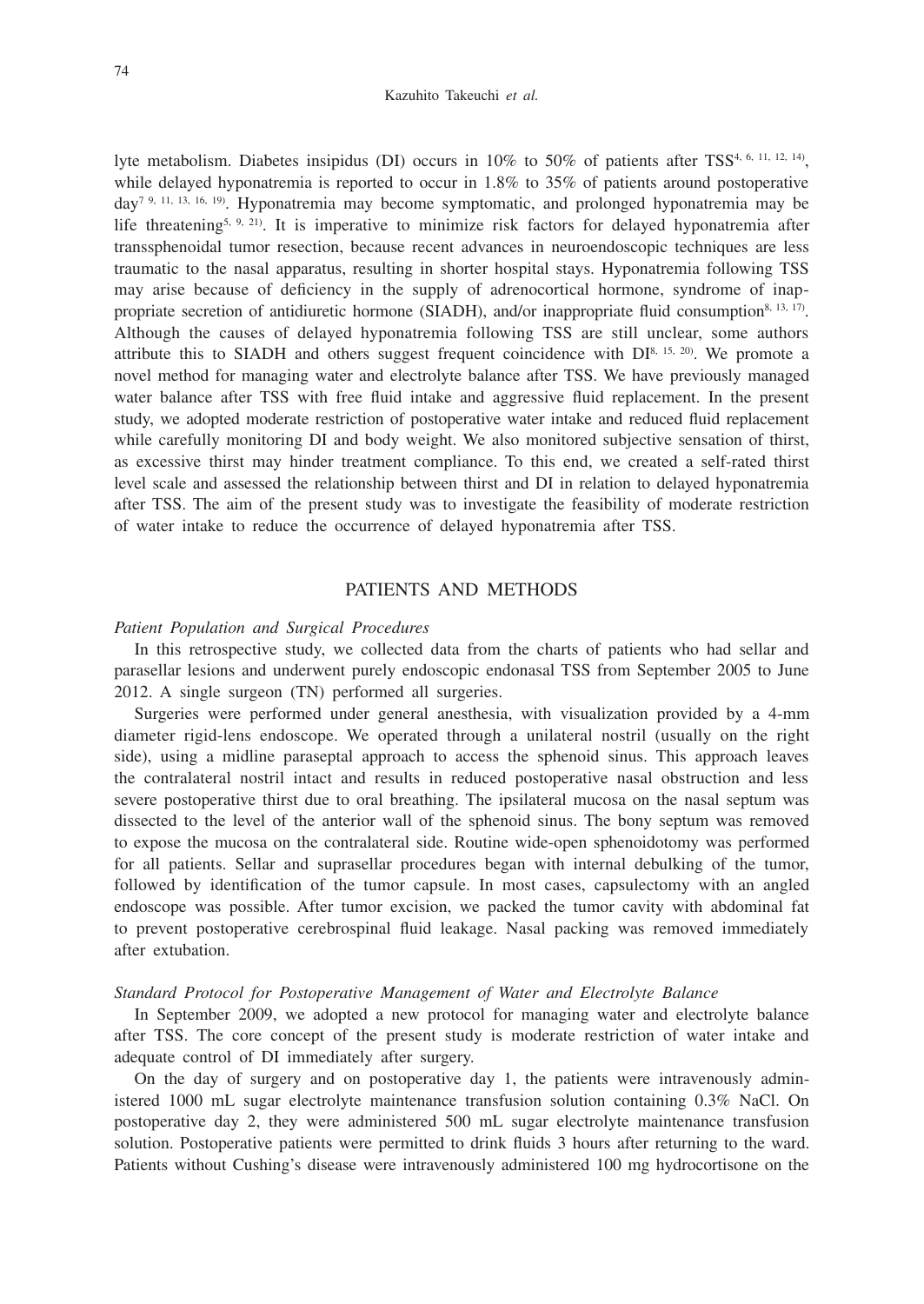

**Fig. 1.** Thirst Questionnaire. Patients were required to circle a number depicting their own thirst level on this questionnaire each day, from the day of surgery to postoperative day 10.

day of surgery and on postoperative day 1. An additional 100 mg was administered during the surgery. Fifty milligrams of hydrocortisone was administered on postoperative day 2, and 20 mg hydrocortisone was administered orally on postoperative days 3 and 4. For patients with Cushing's disease, cortisol replacement therapy was initiated upon confirmation of adrenal insufficiency.

We prepared a printed form that the patients could use to record their thirst level. We represented thirst on a scale of 0–10, with 0 indicating no thirst and 10 indicating unbearable thirst. The midpoint of the scale (5) represented ordinary thirst (Fig. 1). The patients were instructed to keep the form at their bedside and were required to circle a number on 1 scale for each day.

As a general rule, the patients were permitted to drink no more than 2500 mL water per day from postoperative day 1 to postoperative day 10. Blood tests for serum levels of electrolytes and endocrine function were performed 2 days before surgery and on postoperative days 1, 7, and 10. Hyponatremia was diagnosed if the serum sodium level was less than 135 mEq/L. Hypernatremia was diagnosed if the serum sodium level was greater than 148 mEq/L.

## *Management of DI*

Urine volume was monitored every 2 hours on the day of surgery and on postoperative day 1, and every 8 hours from postoperative day 2 to postoperative day 10. We only observed balanced intake and fluid output on the day of the surgery and on postoperative day 1, because most patients were administered a relatively large volume of fluid during anesthesia. DI was diagnosed if urine volume reached 1000 mL/4 h and urine specific gravity fell below 1.005 on or after postoperative day 2. From postoperative day 2, the patients received intravenous substitution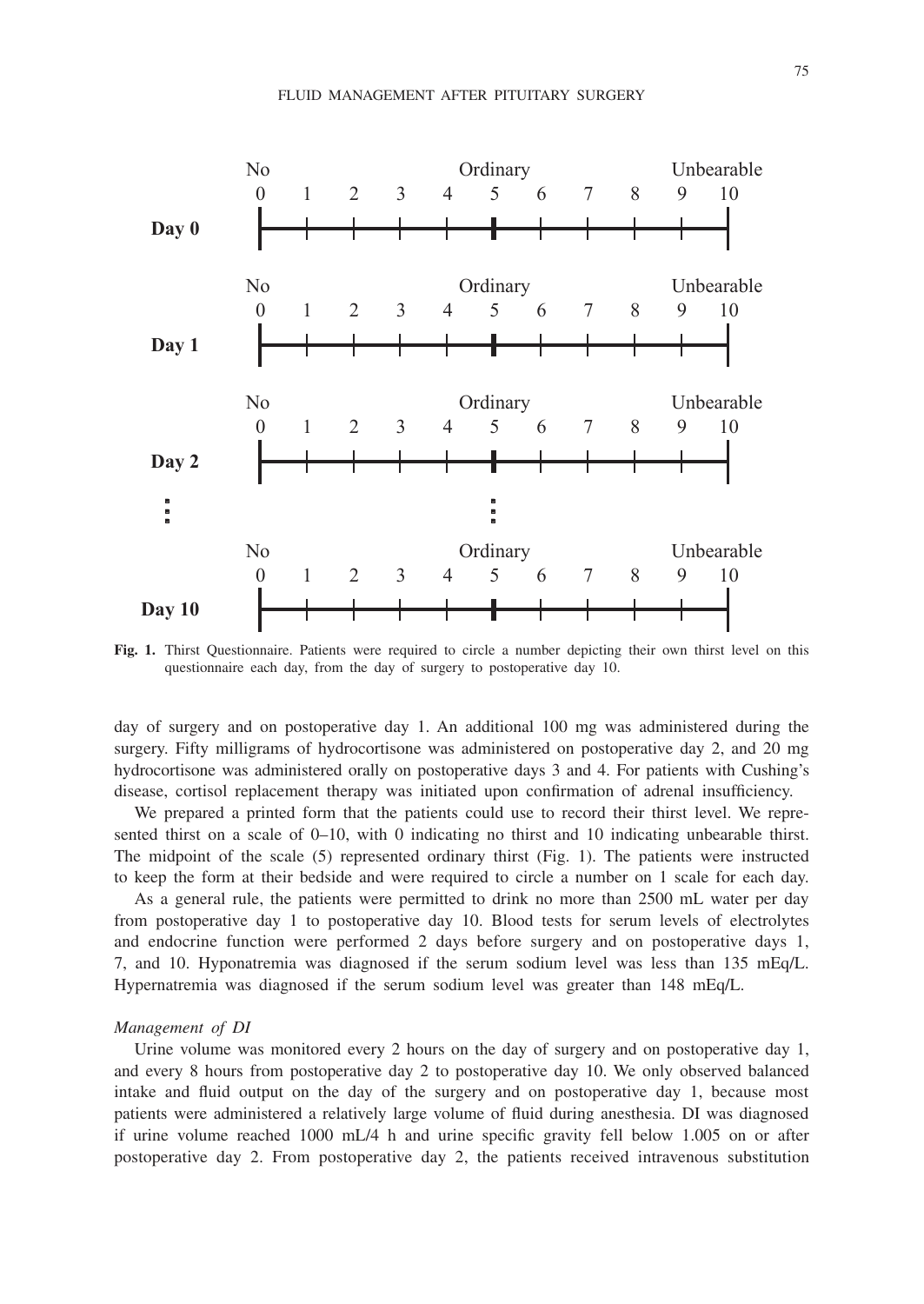therapy of vasopressin or were nasally administered deamino-8-D-arginine vasopressin (ddAVP) if they were diagnosed with DI. The target volume of urine output for this treatment was defined as less than 1000 mL/4 h and less than 2500 mL/day. If body weight increased after surgery, administration of antidiuretic hormone (ADH) was discontinued.

# *Study Design*

Patients in puerperium and those with a medical history of hyponatremia were excluded from the study. The remaining patients were categorized into the following 2 groups: control group, patients who were treated from September 2005 to August 2009 and were allowed to drink water freely after surgery; water restriction group, patients who were treated from September 2009 to June 2012 and were subjected to moderate water restriction.

Demographics, tumor type and volume, incidence of hyponatremia, hypernatremia, and DI, operative time, intraoperative blood loss, intraoperative fluid balance, and average daily oral fluid intake between postoperative day 1 and postoperative day 7 or before the day of occurrence of hyponatremia were analyzed.

Preoperative tumor volume was measured using a preoperative magnetic resonance imaging (MRI) scan and was calculated as follows:

Volume  $(mm^3)$  = Width  $(mm) \times Height (mm) \times Depth (mm) \div 2$ 

#### *Statistical Analysis*

Statistical analyses were performed with the software package SPSS 19.0 J for Windows (SPSS Inc., IL, USA). Categorical variables were assessed with the Pearson chi-square test, and quantitative variables were compared with unpaired 2-tailed t tests. A *P* value  $\leq 0.05$  was considered statistically significant. Values are expressed as mean  $\pm$  standard deviation.

# **RESULTS**

A total of 191 patients with sellar lesions were treated using purely endoscopic endonasal TSS during this period. Two patients in puerperium and 4 patients with a medical history of hyponatremia were excluded. The remaining 185 patients were enrolled in the study.

## *Clinical Characteristics*

Clinical characteristics (age, lesion type, and perioperative indices) for the 2 patient groups are summarized in Table 1. The water restriction group included 93 patients and the control group included 92 patients. The mean age was  $48.99 \pm 14.44$  years in the water restriction group and  $51.65 \pm 15.91$  years in the control group ( $P = 0.271$ ). There were 52 women in the water restriction group and 44 women in the control group ( $P = 0.216$ ).

There were no statistically significant differences between these 2 groups with respect to clinical characteristics.

## *Water and Electrolyte Disturbances*

Hyponatremia was observed in 5 patients in the water restriction group and 15 patients in the control group; this was a statistically significant difference  $(P = 0.017,$  Table 2). Among these patients, symptomatic hyponatremia was observed in only 1 patient in the water restriction group, as opposed to 6 patients in the control group, showing no significant difference  $(P =$ 0.052). There were 24 patients with DI and 3 patients with hypernatremia in the water restriction group and 27 patients with DI and 3 patients with hypernatremia in the control group; however,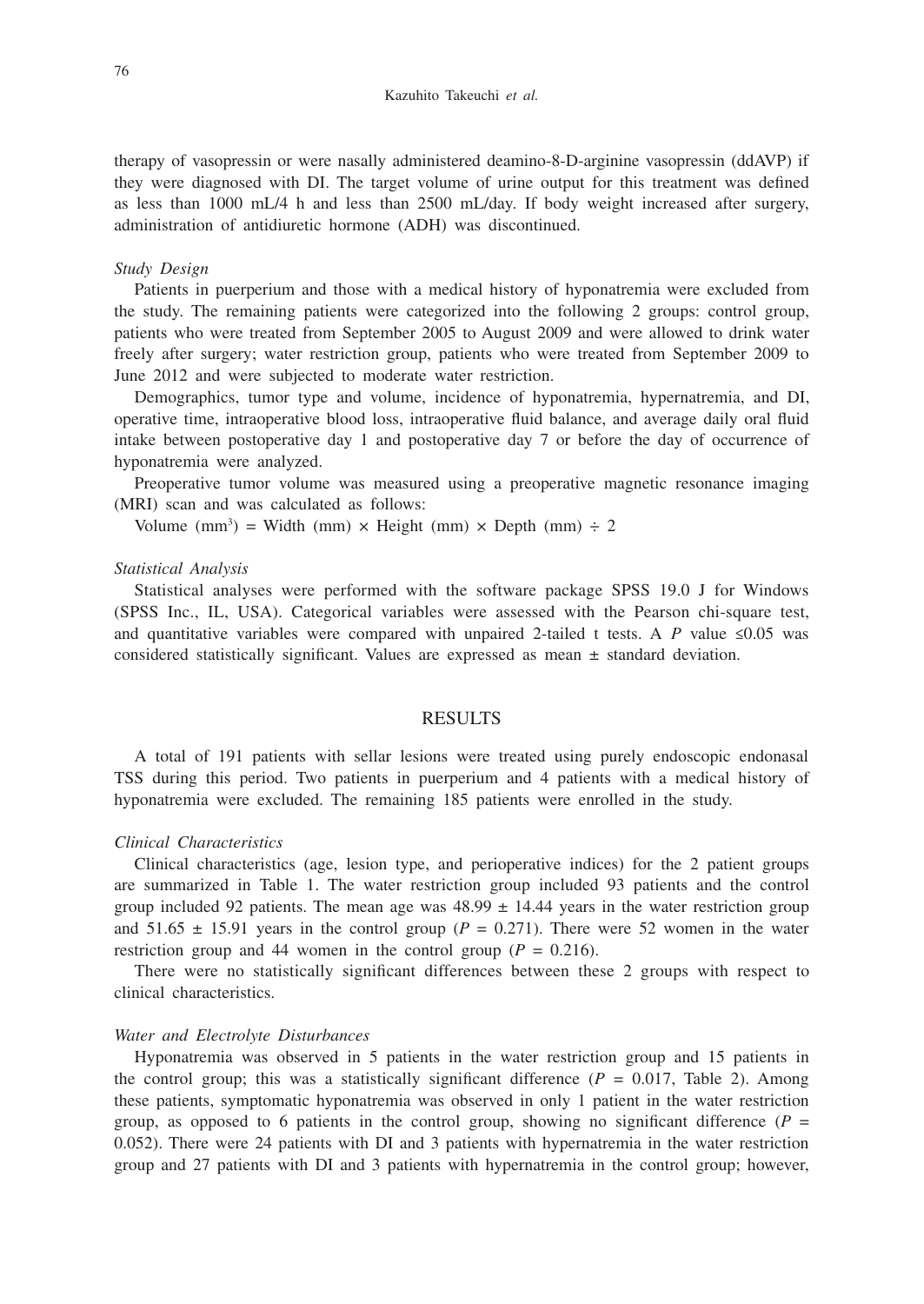|                              |                     | Water Restriction | Control           | $\boldsymbol{P}$ |
|------------------------------|---------------------|-------------------|-------------------|------------------|
| $\mathbf n$                  |                     | 93                | 92                |                  |
| <b>Sex</b>                   |                     |                   |                   | 0.271            |
|                              | Female              | 52                | 44                |                  |
|                              | Male                | 41                | 48                |                  |
| Age, y                       |                     | 48.99±14.44       | $51.65 \pm 15.86$ | 0.216            |
| Tumor type                   |                     |                   |                   | 0.544            |
|                              | NF                  | 49                | 55                |                  |
|                              | GH                  | 25                | 25                |                  |
|                              | PRL                 | 9                 | $\overline{4}$    |                  |
|                              | <b>ACTH</b>         | $\overline{4}$    | 6                 |                  |
|                              | Craniopharyngioma   | 3                 | 1                 |                  |
|                              | Rathke's cleft cyst | 2                 | 1                 |                  |
|                              | meningioma          | 1                 | $\theta$          |                  |
| Tumor volume $\text{(mm)}^3$ |                     | 5426±6944         | 5571±5427         | 0.876            |

| Table 1 Characteristics of patients treated with endoscopic endonasal TSS. NF, non-functioning pituitary |
|----------------------------------------------------------------------------------------------------------|
| adenoma; GH, growth hormone–secreting pituitary adenoma; PRL, prolactin secreting pituitary adenoma;     |
| ACTH, adrenocorticotropic hormone-secreting pituitary adenoma                                            |

**Table 2** Incidence of hyponatremia (with or without symptoms), diabetes insipidus (DI), and hypernatremia.

|               |              | Water Restriction | Control      | P     |
|---------------|--------------|-------------------|--------------|-------|
| Hyponatremia  |              | $5(5.4\%)$        | $15(16.3\%)$ | 0.017 |
|               | Symptomatic  | $1(1.1\%)$        | $6(6.5\%)$   | 0.052 |
|               | Asymptomatic | 4 $(4.3\%)$       | $9(9.8\%)$   | 0.145 |
| DI            |              | $21(25.8\%)$      | $27(29.3\%)$ | 0.48  |
| Hypernatremia |              | $3(3.2\%)$        | $3(3.3\%)$   | 0.989 |

there was no statistically significant difference  $(P = 0.480$  and  $P = 0.989$ , respectively; Table 2). There were 24 patients with DI in the water restriction group and 27 patients in the control group, with no significant difference  $(P = 0.480)$ . Three patients in the water restriction group had hypernatremia, with maximum serum sodium levels of 150 mEq/L, 154 mEq/L, and 148 mEq/L respectively, and 3 patients in the control group had maximum serum sodium levels of 158 mEq/L, 148 mEq/L, and 151 mEq/L, respectively.

Isolated hyponatremia, combined DI and hyponatremia, and isolated DI were observed in 3, 2, and 22 patients, respectively, in the water restriction group, and 2, 13, and 14 patients, respectively, in the control group (Table 3). The incidence of both DI and hyponatremia in the same patient was significantly less in the water restriction group than in the control group (*P*  $= 0.003$ .

Data on the average daily oral fluid intake of isolated hyponatremia patients, combined DI and hyponatremia patients, and isolated DI patients were available in 3 of 3, 2 of 2, and 19 of 22 patients in the water restriction group, respectively, and 2 of 2, 6 of 13, and 11 of 14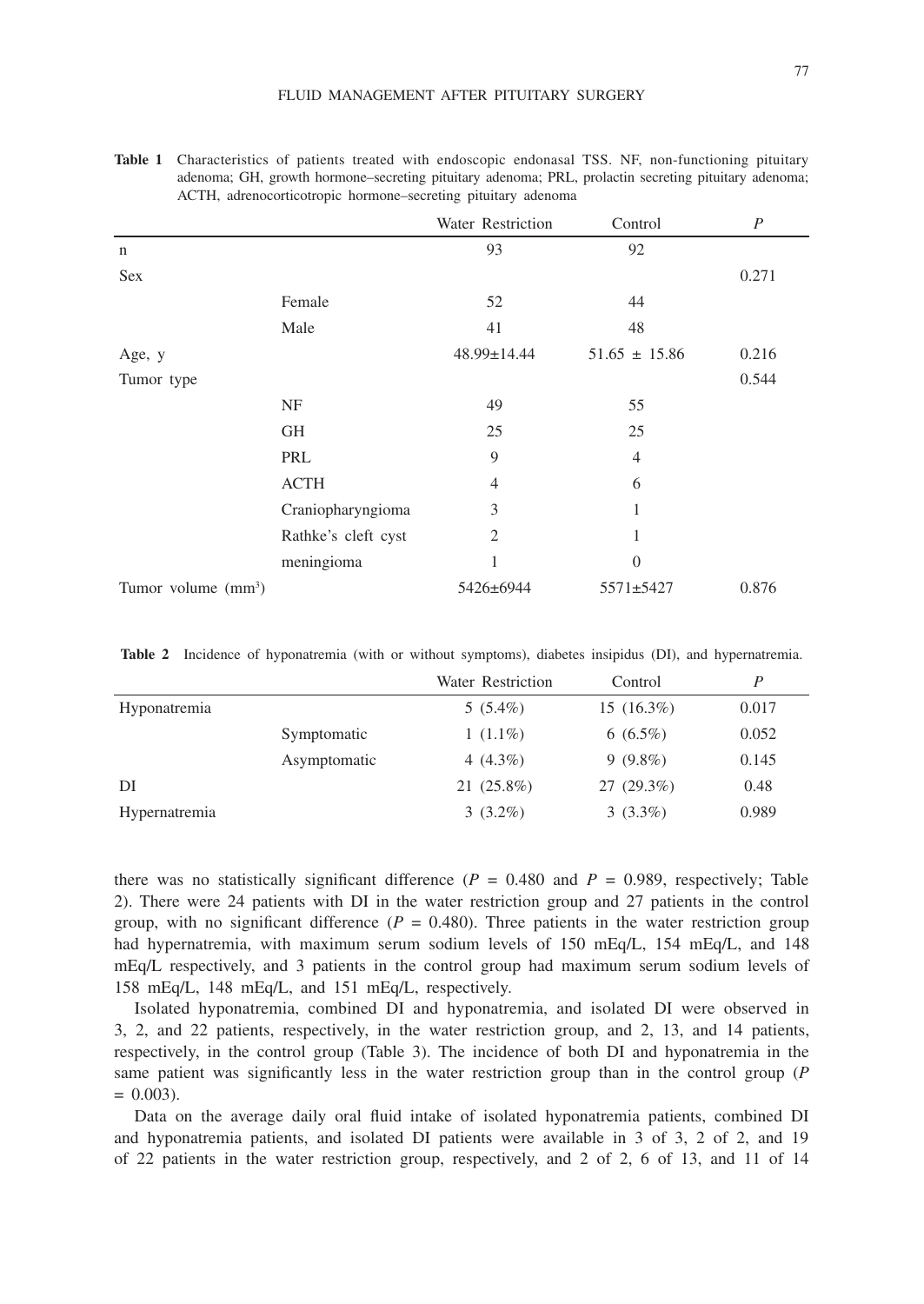**Table 3** Intraoperative and postoperative measurements of water and electrolyte disturbances. \*Average daily oral fluid intake during postoperative day 1 to day 7 or the day before incidence of hyponatremia.

|                            | Water Restriction Group  |                             |                    | Control Group            |                     |                     |
|----------------------------|--------------------------|-----------------------------|--------------------|--------------------------|---------------------|---------------------|
|                            | Isolated<br>Hyponatremia | Combined<br>DI-Hyponatremia | Isolated DI        | Isolated<br>Hyponatremia | DI-Hyponatremia     | Isolated DI         |
| $\mathbf n$                | $3(3.2\%)$               | $2(2.2\%)$                  | 22(23.7%)          | $2(2.2\%)$               | $13(14.1\%)$        | 14 (15.2%)          |
| Sex                        |                          |                             |                    |                          |                     |                     |
| Female                     | 3                        | 2                           | 13                 | $\overline{c}$           | $\overline{4}$      | 7                   |
| Male                       | $\theta$                 | $\mathbf{0}$                | 9                  | $\mathbf{0}$             | 9                   | 7                   |
| Age, y                     | $44.3(26-70)$            | $32.0(28-36)$               | $41.05(24-62)$     | 53.5 (35-72)             | 54.3 (19-75)        | $48.1(22 - 77)$     |
| Intraoperative data        |                          |                             |                    |                          |                     |                     |
| Duration, min              | $208.6 \pm 41.4$         | $319.0 \pm 190.9$           | $236.1 \pm 120.5$  | $122.0 \pm 53.7$         | $163.6 \pm 30.8$    | $208.5 \pm 62.5$    |
| Blood loss, mL             | $30.0 \pm 43.6$          | $107.5 \pm 65.8$            | $208.7 \pm 281.1$  | $15.0 \pm 21.2$          | $29.2 \pm 24.7$     | $83.2 \pm 94.1$     |
| Fluid balance, mL          | $966.7 \pm 255.4$        | $1458.0 \pm 100.41$         | $1453.7+930.6$     | $1770.0 \pm 905.1$       | $1455.7 \pm 659.2$  | $1701.2 \pm 548.5$  |
| Post-operative data        |                          |                             |                    |                          |                     |                     |
| Oral fluid intake $(m!)^*$ | $1595.1 \pm 754.3$       | 1817.2±807.8                | $2304.6 \pm 640.3$ | $2597.5 \pm 1072.9$      | $3034.9 \pm 1378.1$ | $3258.2 \pm 1946.1$ |

patients in the control group, respectively. The average daily oral fluid intake was 1595.1  $\pm$ 754.3 ml,  $1817.2 \pm 807.8$  ml, and  $2304.6 \pm 640.3$  ml in the water restriction group, respectively, and  $2597.5 \pm 1072.9$  ml,  $3034.9 \pm 1378.1$  ml, and  $3258.2 \pm 1946.1$  ml in the control group, respectively (Table 3). Average daily oral fluid intake was greater than 2500 ml in 1 (50%) of 2 isolated hyponatremia patients, 5 (83.3%) of 6 combined DI and hyponatremia patients, and 6 (54.5%) of 11 isolated DI patients in the control group. There were no statistically significant differences between the 2 groups with respect to intraoperative data.

# *Assessment of Thirst Level*

Only 37 of the 93 patients in the water restriction group evaluated their thirst level because the questionnaire was formulated after the treatment protocol had been initiated. These 37 patients included 9 patients with DI and 28 without DI (Fig. 2). There were no statistically significant differences in the thirst levels of patients with and without DI from the day of surgery to postoperative day 10.

# *Illustrative Case in the Control Group*

A 47-year-old woman with a growth hormone-producing pituitary microadenoma detected on MRI underwent purely endoscopic endonasal TSS. Six hours after the surgery, she developed DI, and vasopressin was administered intravenously. On postoperative day 1, intravenous administration of vasopressin was switched to nasal administration of ddAVP, which was continued until postoperative day 4. She was allowed to drink freely and exhibited polyuria and polydipsia. The maximum urine output (9693 mL/day) was observed on postoperative day 4. A subsequent decrease in urine output led to discontinuation of ddAVP administration on postoperative day 5. Despite the alleviation of DI, the patient had been drinking 3000–6000 mL/day from postoperative day 1 to postoperative day 7. She experienced headaches and nausea on postoperative day 8, and blood examination revealed hyponatremia (119 mEq/L) on postoperative day 9. She was kept under water restriction after developing hyponatremia. Her symptoms and serum sodium level improved, and she was discharged from our department on postoperative day 18.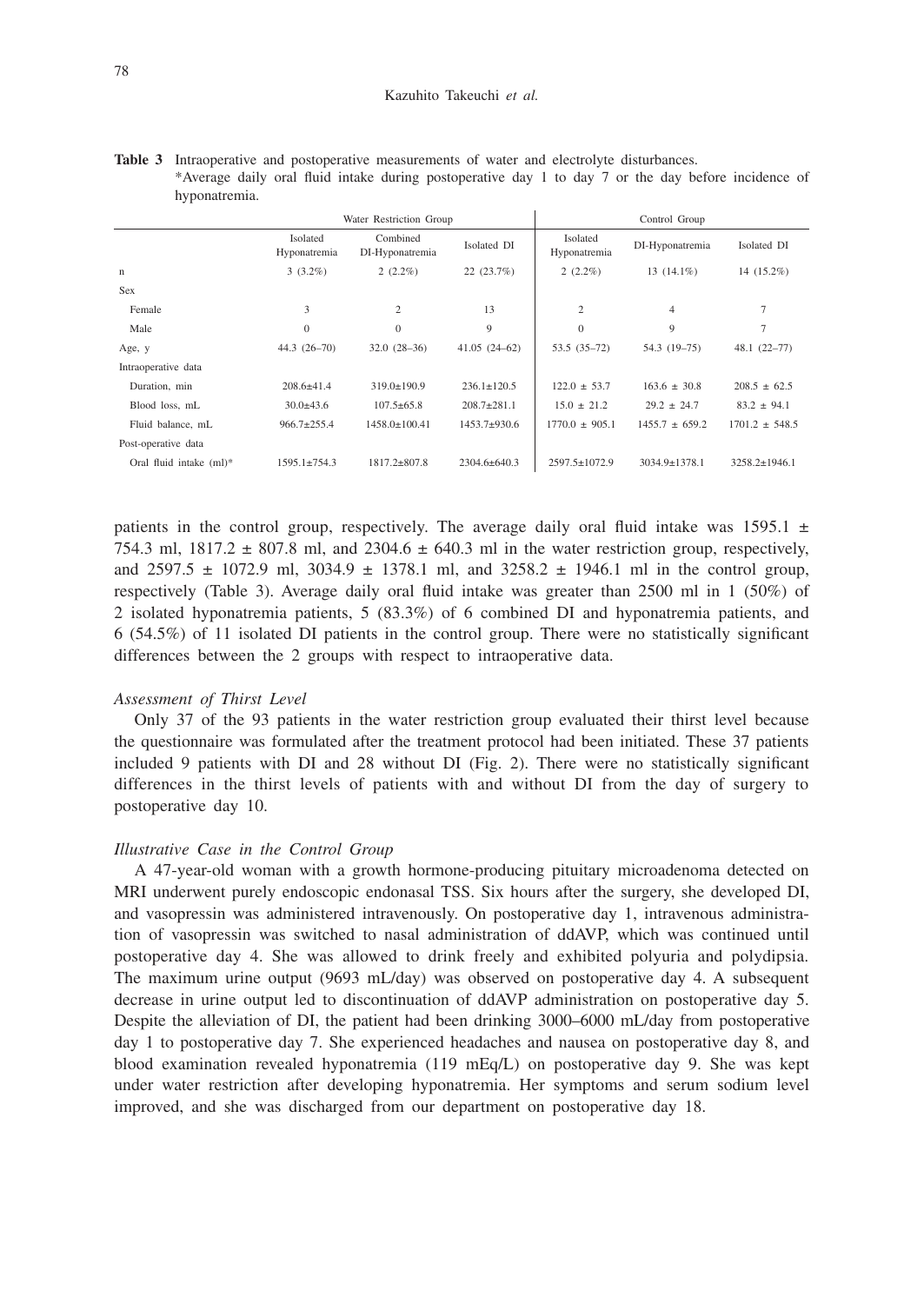

**Fig. 2** Changes in the Thirst Level after Transsphenoidal Surgery.

# **DISCUSSION**

Hyponatremia is a common electrolyte disturbance in the neurosurgical population. This complication is attributed to SIADH, cerebral salt wasting (CSW), and adrenal insufficiency<sup>8, 15,</sup> <sup>21)</sup>. Hyponatremia following TSS has been reported by several authors. The reported incidence of this complication is approximately 30%, and it occurs about 7 days after surgery<sup>3, 7, 11, 16</sup>. Approximately 20% of patients become symptomatic<sup>21)</sup>. The symptoms of hyponatremia are variable and include headache, nausea, vomiting, mental status disturbance, seizures, and coma<sup>2, 5, 21)</sup>. Therefore, if this complication occurs, patients may require additional treatment and longer hospital stay, even if there are no noticeable problems with the surgery itself. Insufficient or inappropriate treatment for this complication can induce other neurological disturbances, such as seizures, osmotic demyelination syndrome, coma, and even death<sup>5, 15)</sup>.

The pathophysiology of delayed hyponatremia has been discussed extensively, and the main cause following TSS is believed to be the release of excessive antidiuretic hormone, presumably induced by surgical manipulation of the posterior pituitary gland and pituitary stalk<sup>7, 18, 20)</sup>. SIADH treatment is based on restriction of water intake. We evaluated this treatment by implementing moderate water restriction to prevent hyponatremia after TSS. To date, the method for preventing this complication has not been established. To the best of our knowledge, this is the first study to test a possible method for preventing hyponatremia following TSS.

#### *Occurrence of Hyponatremia*

We evaluated the usefulness of limiting oral fluid intake to 2500 mL/day from immediately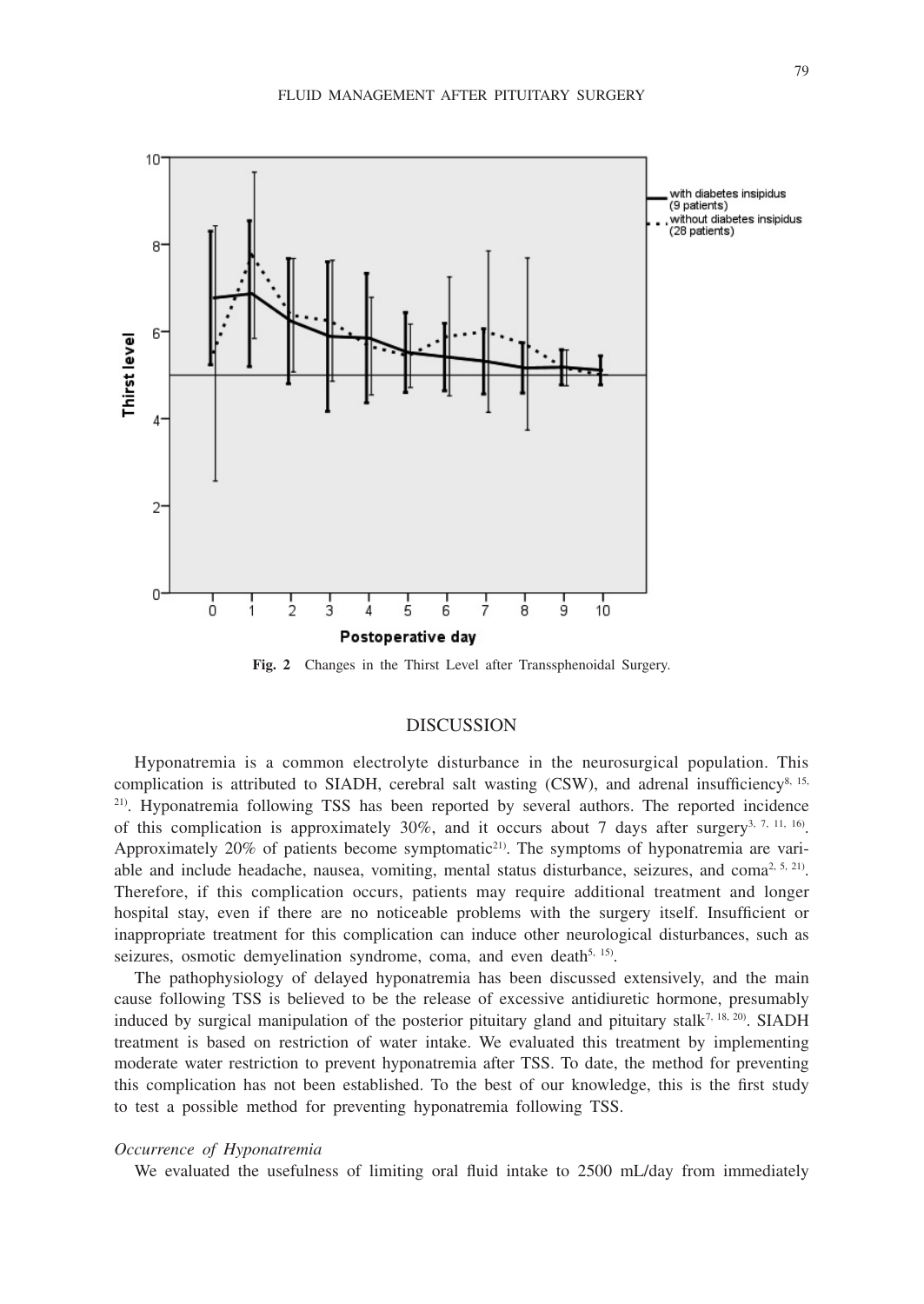#### Kazuhito Takeuchi *et al.*

after TSS to postoperative day 10. Previously identified risk factors for hyponatremia after TSS are older age, female sex, microadenomas, adrenocorticotropic hormone (ACTH)-producing tumors, and the presence of transient  $DI^{7, 10, 13, 16, 17, 21}$ . Although there were no significant differences in patient demographics or tumor-type distribution between the water restriction group and the control group, moderate water restriction significantly decreased the occurrence of this potentially life-threatening complication. Although there was no significant difference in the occurrence of symptomatic hyponatremia between the 2 groups, the occurrence of symptomatic hyponatremia tended to be quite low, because only 1 patient on water restriction developed symptomatic hyponatremia (1.1%) compared with 6 control patients (6.5%). The incidence of combined DI and hyponatremia was significantly lower in the water restriction group than in the control group. Olson et al. reported that two-thirds of normonatremic patients had dysfunctional arginine vasopressin (AVP) secretion under the water load test at 7 days after TSS, and that 9 of 23 patients actually developed hyponatremia after the water load test<sup>13</sup>). Hence, even normonatremic patients can develop hyponatremia after this surgery<sup>13</sup>. Thus, many patients may be susceptible to hyponatremia following TSS if exposed to excessive volitional fluid consumption. In this study, the average daily oral fluid intake was greater than 2500 mL in 83% of the combined DI and hyponatremia patients in the control group. On the other hand, patients restricted to 2500 mL/ day, especially those with DI, demonstrated a significantly reduced occurrence of hyponatremia. As revealed by the illustrative case discussed in the Results section, controlling water and osmotic balance is difficult when patients drink water freely. Patients occasionally drink water excessively after their urine output decreases, which can cause delayed hyponatremia after TSS in patients with DI. The reported incidence of combined DI and hyponatremia in this study is within the range of  $4.5\%$  –20%<sup>1, 3, 7, 11, 13, 16, 21)</sup>. We speculate that water restriction for patients with DI under antidiuretic hormone replacement therapy stabilizes net changes in body fluid content and facilitates the control of fluid and electrolyte balance. This moderate water restriction regimen has the potential to reduce the incidence of hyponatremia after surgery.

## *Endoscopic TSS for Sellar Lesions*

Sigounas et al. reported that the incidence of DI can be reduced by treating patients with endoscopic surgery instead of microscopic surgery<sup>18)</sup>. Given that the main cause of both hyponatremia and DI is abnormal ADH secretion, endoscopic surgery may decrease the rate of postoperative hyponatremia. In this study, all patients underwent purely endoscopic endonasal TSS. The incidence of hyponatremia was 5.4% in the water restriction group and 16.3% in the control group. Recent large studies on delayed hyponatremia reported that hyponatremia occurs in  $36.7\%$  of patients treated with microscopic surgery<sup>11)</sup>. In comparison, the incidence of hyponatremia observed in the present study was relatively low, even in the control group. Transsphenoidal endoscopic surgery may reduce the incidence of postoperative hyponatremia.

#### *Complications of Moderate Water Restriction after TSS*

Dehydration is the most serious potential complication of water restriction, especially in patients with DI. There was no significant difference between the incidence of hypernatremia in the experimental and control groups. We implemented AVP replacement therapy to control the urine output immediately after approaching DI criteria to avoid dehydration. However, 3 patients in the experimental group developed DI. To reduce the incidence of hypernatremia among patients, water restriction therapy should be aborted until DI is brought under control. In our opinion, DI control is important for reducing not only the incidence of hypernatremia, but also the thirst level, which in turn reduces oral fluid intake. Some researchers have reported that ADH replacement therapy during the first 2 postoperative weeks can actually increase the risk for hyponatremia, and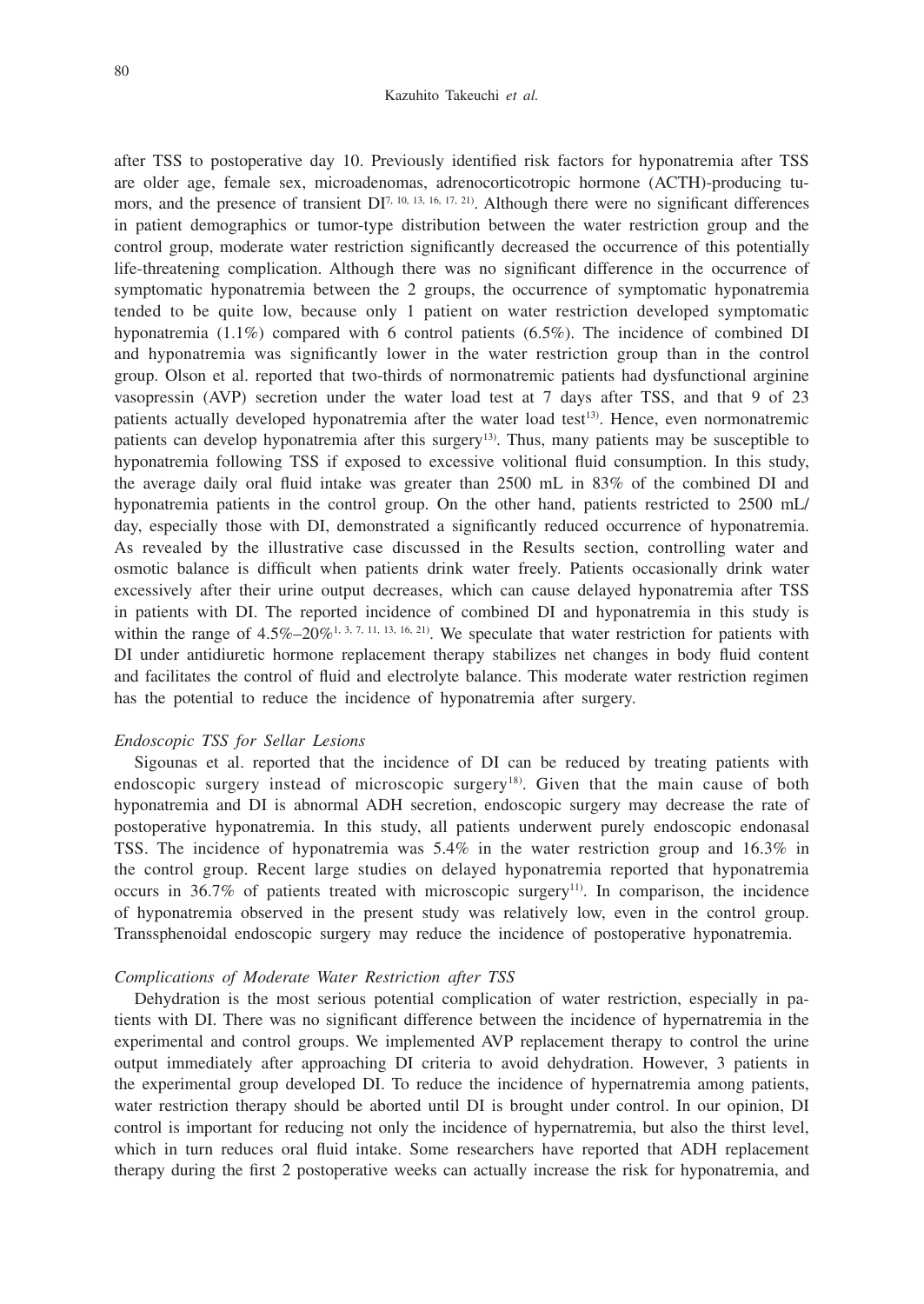thus, close monitoring of patient body weight and urine output is recommended, especially for patients undergoing ADH replacement therapy<sup>7, 11, 12)</sup>. ADH replacement therapy can be safe and can even decrease the incidence of hyponatremia if implemented together with water restriction therapy and can be withdrawn when the patient's body weight increases or when the patient's urine parameters no longer meet the criteria for DI.

#### *Alleviation of Thirst*

Our department has implemented various methods to reduce patient thirst. Nasal obstruction after TSS should be avoided, as this tends to increase patient thirst due to oral breathing. As a general rule, a hemilateral nasal approach via the right nostril was chosen to keep the left nostril intact. Nasal packing was not employed after surgery if cerebrospinal fluid leakage was not predicted in the intraoperative period. This provided patients a natural nasal airway via their intact left nostril. If nasal packing was necessary to prevent postoperative cerebrospinal fluid leakage, a breathable space was preserved in the nostril.

The patients appeared to tolerate moderate water restriction if they frequently drank small amounts of water, rather than infrequent large amounts. There was no statistically significant difference in postoperative thirst level between water-restricted patients with DI and those without DI. Unfortunately, thirst level data were not available for all patients, but these findings suggest that thirst was not intolerable under moderate water restriction if the patients' DI was sufficiently controlled.

#### *Limitations*

This study revealed that the incidence of hyponatremia in patients treated with water restriction after pituitary surgery was significantly lower than that in patients who drank water freely. While body weight, sex ratio, and tumor type distribution did not differ between groups, these factors were not considered when deciding on the maximum allowable volume; thus, all patients in the water restriction group were limited to 2500 mL/day immediately after surgery. Additional studies are also required to determine the optimal start and stop points for this regimen. This was a retrospective study, and we did not perform systematic daily endocrinological tests or water load tests. Therefore, uptake and excretion of electrolytes and daily changes in endocrine functions were not evaluated. Hence, a multicenter, prospective study including these tests is needed.

#### **CONCLUSION**

To our knowledge, this is the first study to test a potential method for preventing hyponatremia following TSS. Although there might be other causes of hyponatremia other than postoperative water excess, for example, adrenal insufficiency, moderate water restriction after pituitary surgery is a potentially effective and safe method to reduce hyponatremia. Indeed, hyponatremia after TSS is a largely preventable complication. Patients should not drink water freely after TSS, even if they are normonatremic and develop DI. The optimal amount and duration of water restriction are still unclear and require larger-scale multicenter trials.

Funding: None

Conflict of Interest: None